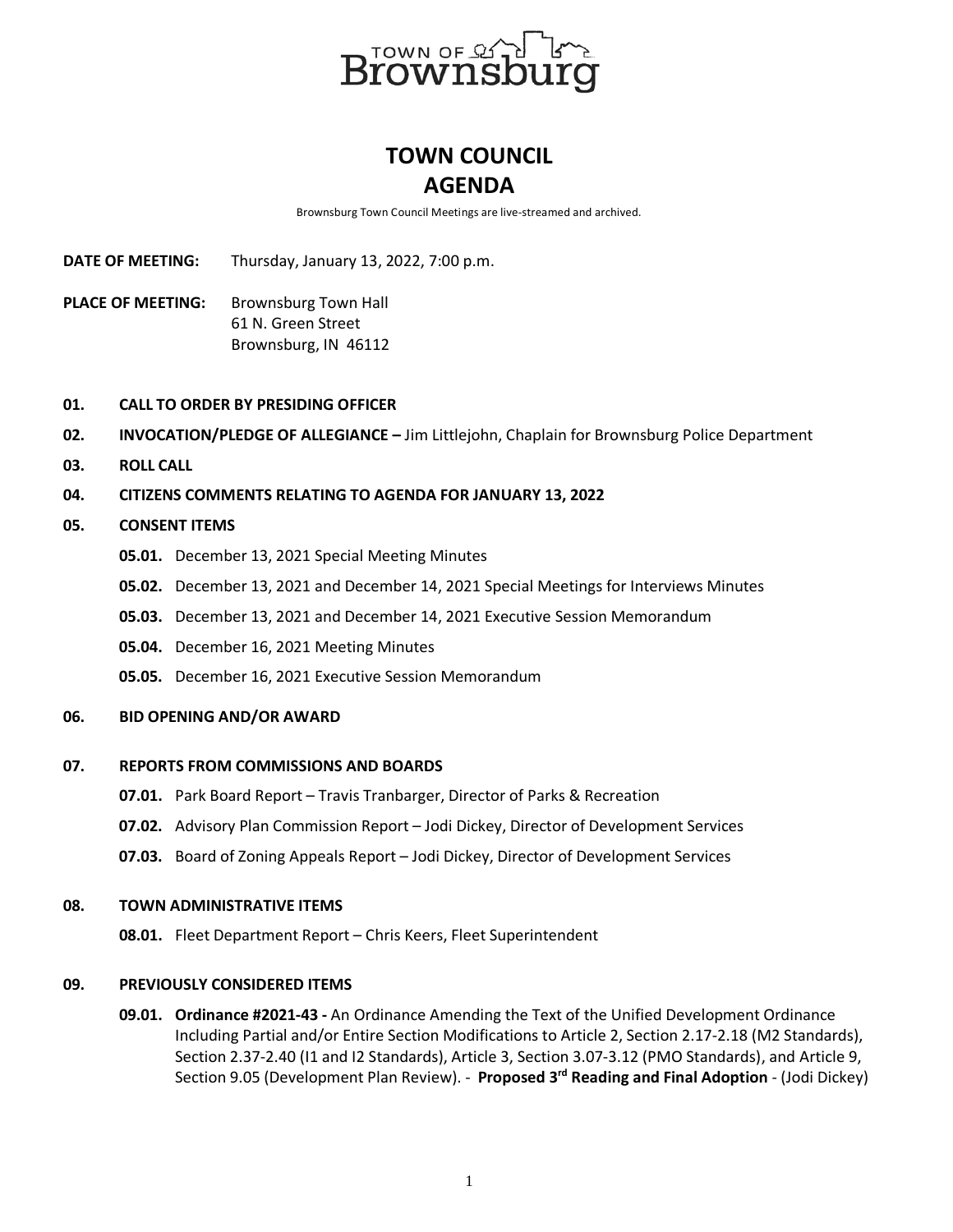

- **09.02. Ordinance #2021-48** An Ordinance to Amend the Official Zoning Map to Rezone Property from EC (Employment Center) to M2 (Medium Density Multiple-family Residential) – **Proposed 2rd Reading, Proposed 3rd Reading and Final Adoption** – (Jodi Dickey)
- **09.03. Ordinance #2021-49** An Ordinance to Amend the Official Zoning Map to Rezone Property from AG (Agricultural) to IS (Institutional) for Property Located at 8510 East County Road 400 North – **Proposed 2nd Reading, Proposed 3rd Reading and Final Adoption** - (Jodi Dickey)
- **09.04. Ordinance #2021-52** An Ordinance Annexing Certain Real Estate into the Town of Brownsburg, Hendricks County, Indiana Pursuant to a Petition for Voluntary Annexation for Property Located at 4575 North County Road 900 East – **Proposed 3rd Reading and Final Adoption** - (Jodi Dickey)

## **10. NEW FOR CONSIDERATION**

- **10.01. Resolution #2022-01**  A Resolution Authorizing 2021 Encumbered Appropriations to be carried into Budget Year 2022 – (Ann Hathaway)
- **10**.**02. Resolution #2022-02** A Resolution For Year-End Transfer of Appropriations Within the 2021 Budget – (Ann Hathaway)
- **10.03. Resolution #2022-03 -** A Declaratory Resolution of the Town Council of the Town of Brownsburg, Hendricks County, Indiana Requesting Approval for Personal Property Tax Deduction/Abatement for the Personal Property Located Generally at 4857 North Ronald Reagan Parkway (Brunswick Corporation DBA Mercury Marine) – (Debbie Cook)
- **10.04. Ordinance #2022-01** An Ordinance Annexing Certain Real Estate into the Town of Brownsburg, Hendricks County, Indiana Pursuant to a Petition for Voluntary Annexation for Property Located at 8810 East County Road 400 North and 8820 East County Road 400 north. – **Proposed 1st Reading, Proposed 2<sup>nd</sup> Reading, Advertised Public Hearing – (Jodi Dickey)**
- **10.05. Resolution #2022-04 –** A Resolution Adopting the Fiscal Plan for Annexation Ordinance #2022-01 Annexing Certain Real Estate into the Town of Brownsburg, Hendricks County, Indiana Pursuant to a Petition for Voluntary Annexation for Property Located at 8810 East County Road 400 North and 8820 East County Road 400 North – (Jodi Dickey)
- **10.06. Ordinance #2022-02** An Ordinance Annexing Certain Real Estate into the Town of Brownsburg, Hendricks County, Indiana Pursuant to a Petition for Voluntary Annexation for Property Located at 1290 Hideaway Lane – **Proposed 1st Reading, Proposed 2nd Reading, Advertised Public Hearing** – (Jodi Dickey)
- **10**.**07. Resolution #2022-05** A Resolution Adopting the Fiscal Plan for Annexation Ordinance #2022-02 Annexing Certain Real Estate into the Town of Brownsburg, Hendricks County, Indiana Pursuant to a Petition for Voluntary Annexation for Property Located at 1290 Hideaway Lane – (Jodi Dickey)
- **10.08. Ordinance #2022-03** An Ordinance to Amend the Official Zoning Map of the Town of Brownsburg, Hendricks County, Indiana for Certain Real Estate Located Near S. Green Street and S. Northfield Drive Within the West Wynne Farms PD – **Proposed 1st Reading** – (Jodi Dickey)

## **11. TOWN MANAGER ITEMS**

## **12. CLERK-TREASURER ITEMS**